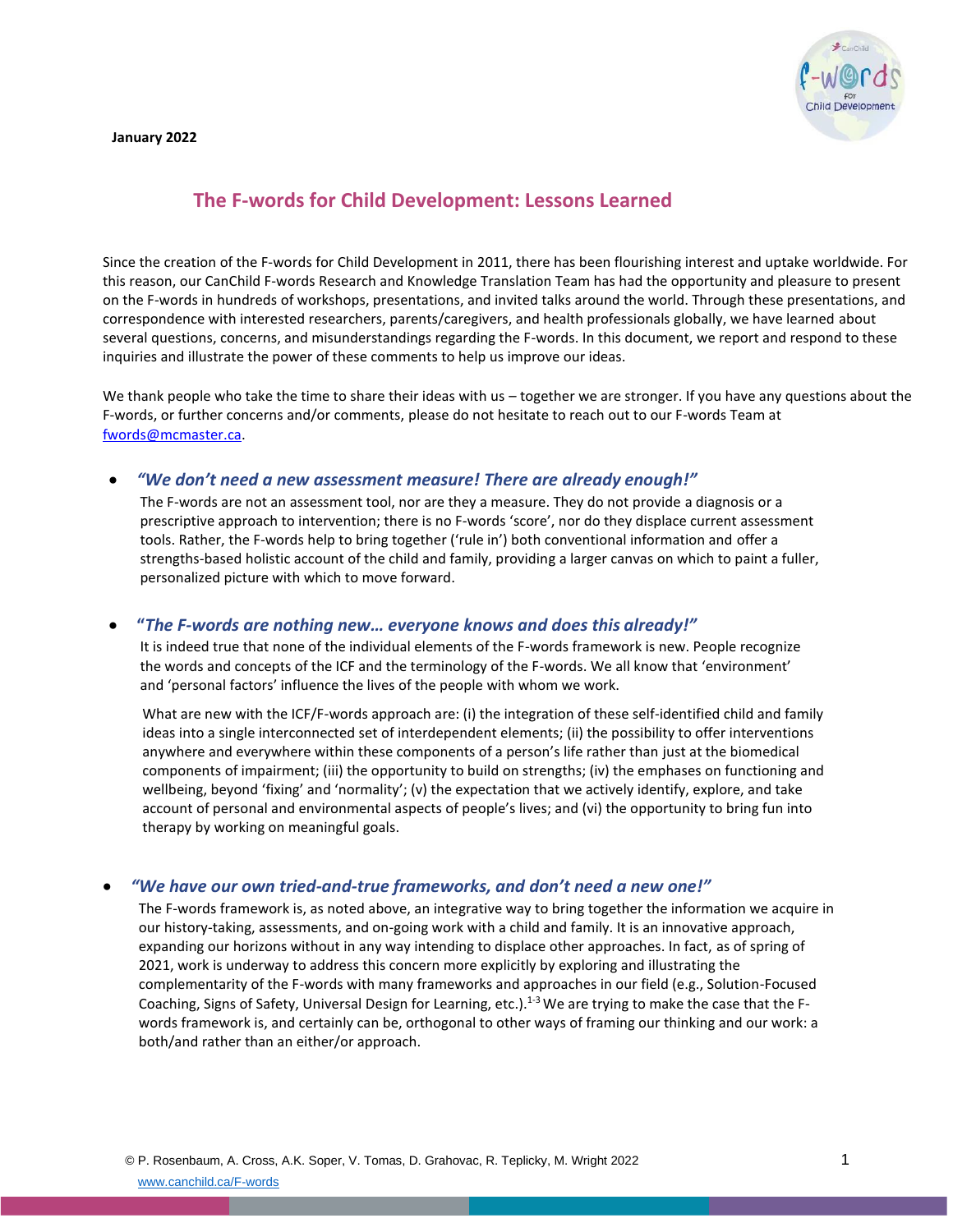

## • *"We want to change the F-words, and add/subtract/adapt… Can we do that?"*

People have been using the same F-words, but adapting materials to fit a variety of local concerns. Indeed, the increasing richness of the F-words resources on our F-words Knowledge Hub [\(www.canchild.ca/F-words\)](http://www.canchild.ca/f-words) owes a huge debt of gratitude to generous families and colleagues around the world for their contributions to the adaptations of these ideas. As of November 2021, the number of visits to the F-words Knowledge Hub home page is >91,000 of which >71,000 were unique visitors. We encourage creative application of the F-words, but offer some advice:

What we ask of people is to ensure that the F-words framework is not changed (i.e., do not add or subtract from the original six F-words that we have identified), and that the F-words are properly represented in association with the ICF concepts on which they are based. This can be done with an integrated graphic, as illustrated in our *ICF Framework and F-words* poster. This allows people to see how the F-words and ICF are intricately connected and not simply arbitrary ideas and words.

We also ask that people include references to the ICF, the original F-words paper, and CanChild's F-words Knowledge Hub so the academic contexts are clear. Doing so allows people to see where these ideas have come from, and to look on the CanChild website where further details, and a host of free F-words resources, can be found. We also encourage translation/cultural adaptation of existing materials, but ask that translators reach out to our tea[m \(fwords@mcmaster.ca\) f](mailto:fwords@mcmaster.ca)or details about the process.

### • *"This framework ignores important F-words that need to be there!"*

Many people have told us that words like 'feelings', 'faith', 'food', 'funding' should also be included – and our answer is always the same: (i) the F-words we have chosen are based on decades of childhood disability research, and are words that we believe are essential to child health and development; and (ii) we have chosen these words as a way to bring to life the ICF concepts with which they are associated. While we believe it is important to keep the F-Words framework consistent, we do recognize that there is always, within the ICF/F-words frameworks, a place for any word/concept, be it an 'F-word' or not!

As but a single example: the word 'faith' may reflect either or both of an individual's values and perspective on life (currently illustrated in the ICF framework's 'personal factors' or by the word 'fun'), and an environmental factor of community engagement (illustrated by 'family'). In other words, ideas like these are welcome and can find a place when important in a particular context, however they are spelled!

# • *"This is a health-focused framework for physical disability, but does not address other health or life concerns."*

There is a grain of historical truth to this concern, insofar as the F-words ideas were first imagined in the context of 'neurodisability', with conditions like cerebral palsy, autism spectrum disorder, and intellectual differences then at the forefront of the authors' minds. However, there was never an intent to exclude anyone, or any condition; rather, with experience, challenges like this are being welcomed and addressed. For example, collaborative work is actively underway with colleagues in the child and youth mental health sector. Together, we are exploring how the current F-words concepts and language can be applied to make explicit how these ideas are just as applicable in mental health as anywhere else. The ICF, on which the F-words are based, is a framework for health for all individuals, and we believe the same is true for the F-words, which can be applied to all our lives!

Indeed, there is an ever-expanding interest in and uptake of these ideas as organizing structures for whole service programs for children and youth (e.g., intake and assessment materials, goal-setting tools, and framing of services) as well as in the educational systems (e.g., Individual Education Plan documents and Transition to School documents), linking and coordinating language and concepts across the community. There are also efforts to bring these ideas into the world of adult services.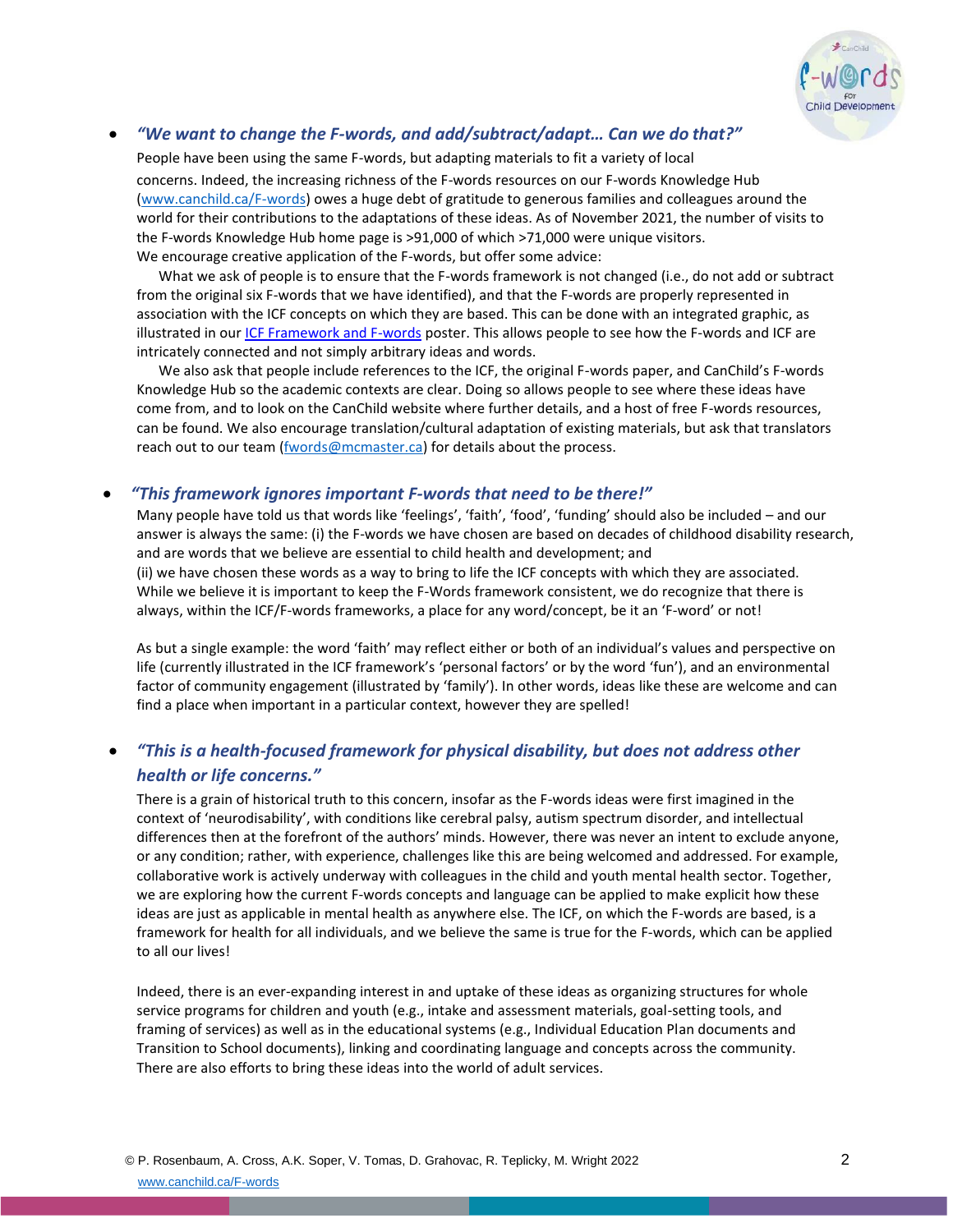

#### • **"***The F-words (or this or that F-word) don't apply to me or my family.***"**

There is always a challenge to assess whether a concept like the F-words can transcend language and culture. As people have translated the F-words into other languages (now over 30), a few realities have become apparent. The first is that on rare occasions, a person objects to the social connotation of 'the Fword'. Second, the idea of 'F-word' in English loses its connotation in other languages. Even when translations are done, efforts to find words that start with the letter 'F' can end up with stilted and inadequate words. In languages that use scripts other than the Roman alphabet, we obviously need to have an entirely new approach to these concepts.

One idea that works well, and is being promoted, is to refer to the F-words as 'My Favourite Words', and to strive for cultural translations that capture ideas like 'family' and 'fun', rather than creating literal translations. We are also being challenged to consider 'translating' the graphic representations of the pictures shown in our F-words figures and posters (e.g., the ICF Framework and the F-words poster) to encompass racial and cultural diversity recognizable and appropriate to people in their own contexts.

A few parents have raised the legitimate concern that the word 'friends', used [to illustrate the ICF](https://canchild.ca/system/tenon/assets/attachments/000/003/189/original/ENGLISH_ICFand_FWords-5Mar2020.pdf) concept of 'participation', can be challenging for some young people with any of a range of impairments in physical, social, or behavioural function. We agree and have discussed these issues with parents. While there are no easy answers to this personal and social dilemma, it may be possible to expand the concept of 'friends' beyond the implied peer relationships to include a wider scope of meaningful relationships within families, including with adults and pets. To convey such an idea, we suggest that visual illustrations could be used to enrich this concept.

As well, some parents are initially bemused by the idea of 'future' – added by us to the cross- sectional ICF framework to remind people about the idea that children are a 'work in progress' and that our work with them and their families can and should have this longer-term perspective in mind. It is important to note that when we speak about future we consider both the short-term (days, weeks), as well as longer-term future (months and years). For example, in the Vietnamese translation of the F-words, the concept of 'Future' is captured as 'aiming well for tomorrow'.

# •*"The F-words Framework doesn't align with current services in which we need to focus on 'deficits'/'issues' as a way to access services..."*

This is a frequently expressed concern. Service providers want to use the F-words, but say they must focus on deficits in order to establish eligibility for services and to access funding. Similarly, families continue to tell us how challenging and disheartening the intake and assessment processes can be in order for them to receive services, because there remains an administrative preoccupation with deficits. We are aware of these challenges, and have no easy answer; we do, however, take every opportunity to argue that a balanced view of a child and family's strengths as well as impairments in no way invalidates the realities of their needs. This is an on-going knowledge translation and practical challenge for all of us!

One emerging idea is to articulate young people's strengths and their goals, and then identify the gap between current functioning (as impacted by impairments) and desired function, for which interventions are being sought. Such an approach recognizes both the challenges and the existing abilities, and provides a clearer context for the interventions and services to be offered.